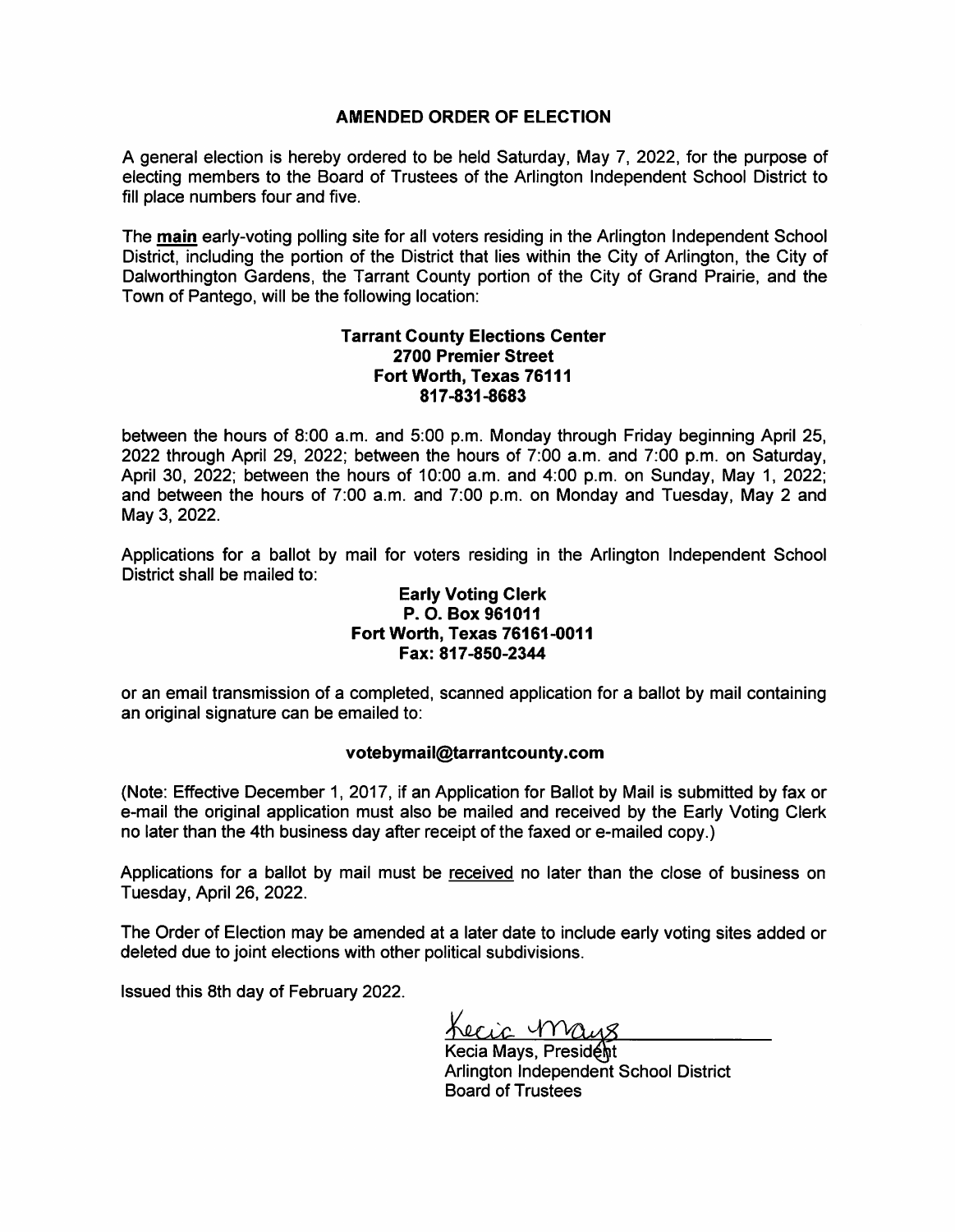## ORDEN DE ELECCIÓN MODIFICADA

Por la presente se ordena una elección general el sábado 7 de mayo de 2022, con el propósito de elegir miembros para la Junta de Sindicato del Distrito Escolar Independiente de Arlington para llenar las plazas cuatro y cinco.

El centro principal de votación anticipada para todos los votantes que residen en el Distrito Escolar Independiente de Arlington, incluida la parte del Distrito que se encuentra dentro de la Ciudad de Arlington, la Ciudad de Dalworthington Gardens, la parte del Condado de Tarrant de la Ciudad de Grand Prairie, y El pueblo de Pantego, será la siguiente ubicación:

#### Centro de Elecciones del Condado de Tarrant 2700 Premier Street Fort Worth, Texas 76111 817-831-8683

entre las 8:00 a.m. y las 5:00 p.m. de lunes a viernes a partir del 25 de abril de 2022 hasta el 29 de abril de 2022; entre las 7:00 a.m. y las 7:00 p.m. el sábado 30 de abril de 2022; entre las 10:00 a.m. y las 4:00 p.m. el domingo 1 de mayo de 2022; y entre las 7:00 a.m. y las 7:00 p.m. los lunes y martes 2 de mayo y 3 de mayo de 2022.

Las solicitudes de boletas por correo para los votantes que residen en el Distrito Escolar Independiente de Arlington deben ser enviadas a:

### **Early Voting Clerk** P. O. Box 961011 Fort Worth. Texas 76161-0011 Fax: 817-850-2344

o las solicitudes de boletas completadas y escaneadas con la firma original se pueden enviar por correo electrónico a la dirección:

## votebymail@tarrantcounty.com

(Nota: A partir del 1 de diciembre de 2017, si una solicitud de boleta por correo se envía por fax o correo electrónico, la solicitud original también debe ser enviada por correo y recibida por el secretario de votación anticipada a más tardar el cuarto día hábil después de la recepción del fax o copia enviada por correo)

Las solicitudes para una boleta por correo deben recibirse a más tardar el cierre de operaciones el martes 26 de abril de 2022.

La Orden de Elección puede ser enmendada en una fecha posterior para incluir los sitios de votación anticipada agregados o eliminados debido a elecciones conjuntas con otras subdivisiones políticas.

Publicado el 8 de febrero de 2022.

Kecia Mays, Presidente Distrito Escolar Independiente de Arlington Junta Directiva